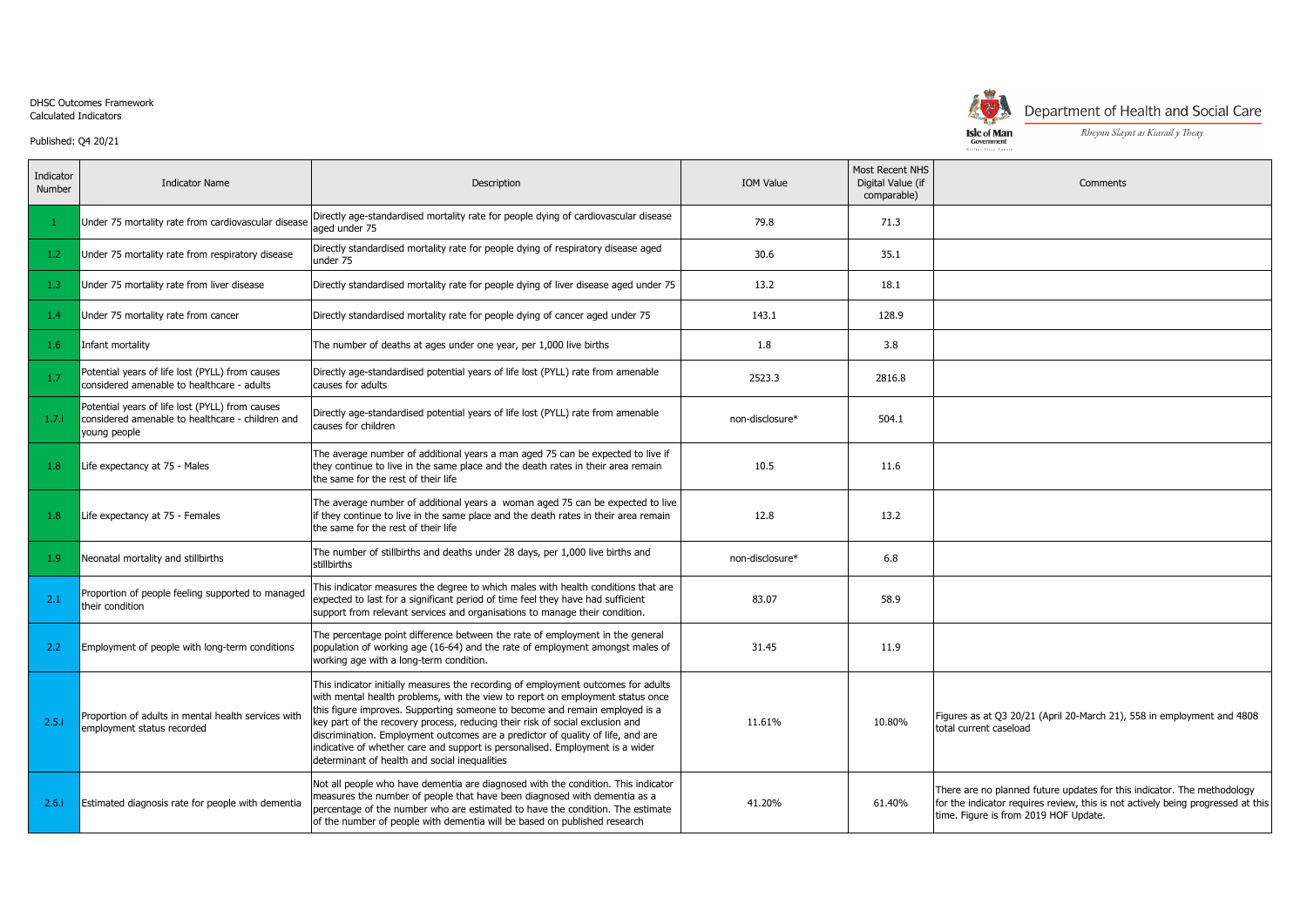| 3.3    | Proportion of older people (65 and over) who were<br>still at home 91 days after discharge from hospital<br>into reablement/rehabilitation services | This indicator measures the benefit to individuals from reablement, intermediate<br>care and rehabilitation following a hospital episode, by determining whether an<br>individual remains living at home 91 days following discharge. This is seen as a key<br>outcome for many people using reablement services.                                                                                       | 66.67           | 82.40 |                                                                                                                                                                                                                     |
|--------|-----------------------------------------------------------------------------------------------------------------------------------------------------|---------------------------------------------------------------------------------------------------------------------------------------------------------------------------------------------------------------------------------------------------------------------------------------------------------------------------------------------------------------------------------------------------------|-----------------|-------|---------------------------------------------------------------------------------------------------------------------------------------------------------------------------------------------------------------------|
| 3.3i   | offered rehabilitation following discharge from<br>acute or community hospital                                                                      | Proportion of older people (65 and over) who were   This indicator measures the benefit to individuals from reablement, intermediate<br>care and rehabilitation following a hospital episode, by determining how many<br>individuals are offered rehabilitation services.                                                                                                                               | 3.40            | 2.8   |                                                                                                                                                                                                                     |
| 3.4    | Tooth extractions due to decay for children<br>admitted as inpatients to hospital, aged 10 years<br>and under                                       | The crude rate of the number of finished consultant episodes (FCEs) where a tooth<br>extraction was performed on a child aged 10 years or under at the start of the<br>episode of care, due to tooth decay, per 100,000 resident population                                                                                                                                                             | 942.62          | 424.6 | Data is from the 2019 upload as no new data was submitted for this<br>release.                                                                                                                                      |
| 4.4i   | <b>Access to GP Services</b>                                                                                                                        | This indicator measures the weighted percentage of people who report their<br>experience of making a GP appointment as 'fairly good' or 'very good'.                                                                                                                                                                                                                                                    | 73              | 67.40 |                                                                                                                                                                                                                     |
| 4.4.ii | Access to NHS Dental Services                                                                                                                       | This indicator measures the weighted percentage of people who reported that they<br>were successful in getting an NHS dental appointment when they tried in the last<br>two years.                                                                                                                                                                                                                      | 92.21           | 94.20 |                                                                                                                                                                                                                     |
| 4a.i   | Patient Experience of GP Services                                                                                                                   | This indicator measures the weighted percentage of people who report their overall<br>experience of GP services as 'fairly good' or 'very good'. This indicator aims to<br>capture the experience of patients of their GP. The vast majority of the population<br>visit their GP each year and often it is the experience people have of primary care<br>that determines their overall view of the NHS. | 87.00           | 83.00 |                                                                                                                                                                                                                     |
| 4a.ii  | Patient Experience of GP out-of-hours services                                                                                                      | This indicator measures the weighted percentage of people who report their overall<br>experience of GP out-of-hours services as 'fairly good' or 'very good'. This indicator<br>aims to capture the experience of patients of GP out-of-hours services.                                                                                                                                                 | 91.07           | 68.60 | There are no planned future updates for this indicator. The methodology<br>for the indicator requires review, this is not actively being progressed at this<br>time. This figure is from the March 2020 HOF Update. |
| 4a.iii | Patient Experience of NHS Dental Services                                                                                                           | This indicator measures the weighted percentage of people who report their overall<br>experience of NHS dental services as 'fairly good' or 'very good'. This indicator aims<br>to capture the experience of patients of NHS dental services.                                                                                                                                                           | 81.08           | 84.90 |                                                                                                                                                                                                                     |
| 5.1    | Deaths from venous thromboembolism (VTE)<br>related events within 90 days post discharge from<br>hospital                                           | The indicator is a national mortality rate from a VTE related cause that occurred<br>within 90 days of a patient's last discharge from hospital where they were treated<br>for any cause, per 100,000 adult hospital admissions                                                                                                                                                                         | non-disclosure* | 57.1  |                                                                                                                                                                                                                     |
| 5.2    | Incidence of healthcare-associated infection - MRSA                                                                                                 | The number of Meticillin- resistant Staphylococcus aureus (MRSA) infections<br>reported                                                                                                                                                                                                                                                                                                                 | 3               | N/A   | Cases are including both hospital and community associated infections                                                                                                                                               |
| 5.2.i  | Incidence of healthcare-associated infection - C.<br>difficile                                                                                      | The number of Clostridium difficile infections reported                                                                                                                                                                                                                                                                                                                                                 | 24              | N/A   | Cases are including both hospital and community associated infections                                                                                                                                               |

Key

Domain 2 Enhancing quality of life for people with long-term conditions

Domain 1 Preventing people from dying prematurely